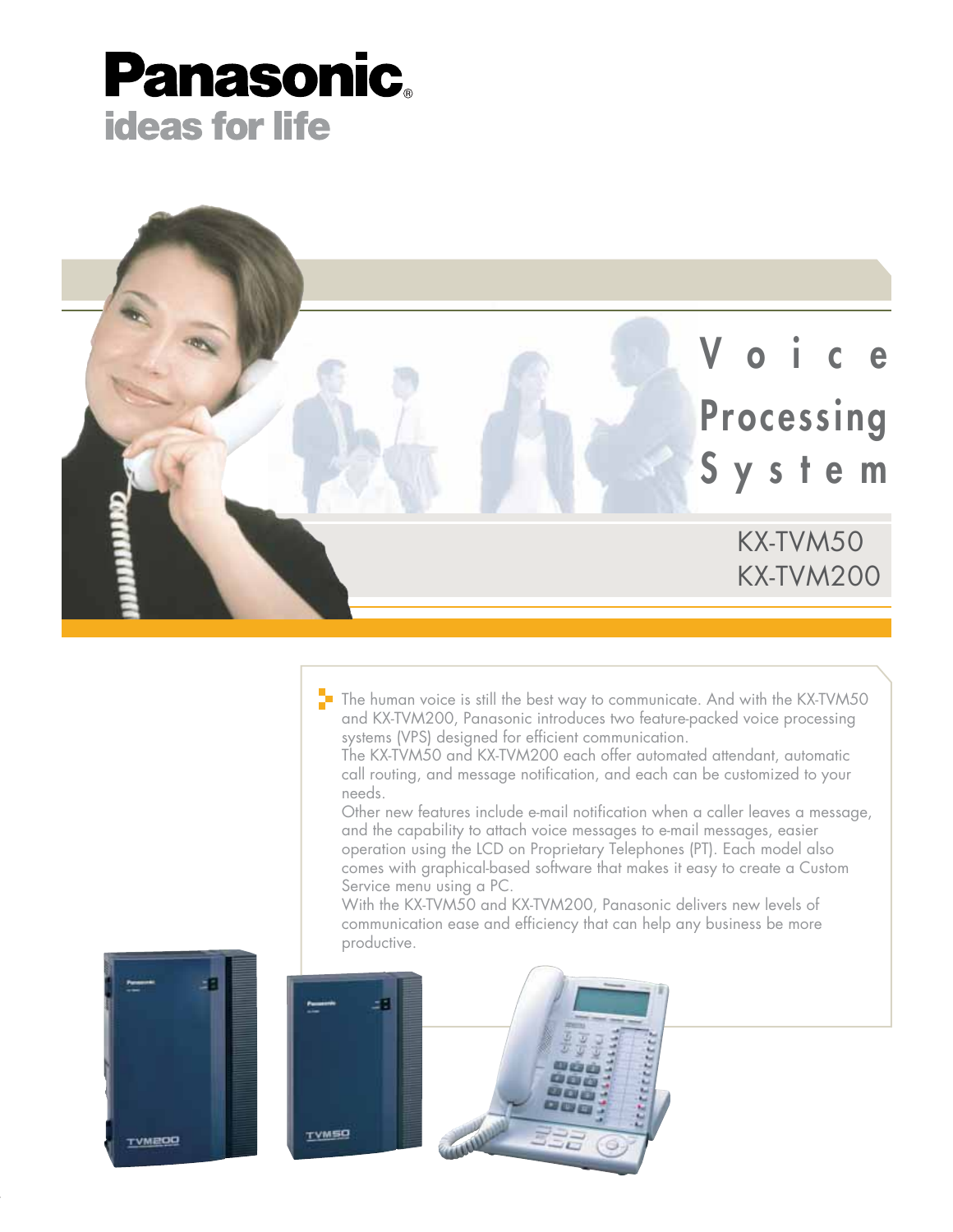# New Voice Mail Systems that Can Be Tai

## System Highlights

**message**

**message**

**15 : 21** name:

**13 :04** name:

**'04 10 06** name:

**message**

**message**

**09 : 15** name:

**21 : 35** name:

Even while you're away from the office, the VPS will make sure you never miss a message. You can configure the VPS to notify you by e-mail when you've received new messages; you can then log in to your mailbox remotely and listen to your messages. Better yet, have the VPS send your new messages in telephone-quality WAV file format as e-mail attachments, and listen to your messages without even picking up the phone! You can easily forward them by e-mail to other parties, and keep backup copies of those messages on your PC. Calling the office to check your messages is finally a thing of the past. e-message

**LAN**

### System Expansion

When your business grows, you need a VPS that can grow with you. As your needs change with the times, the KX-TVM50 and KX-TVM200 can be expanded to keep up with your increased call traffic. The KX-TVM50 comes equipped with 2 ports, capable of handling 2 calls at once, depending on the PBX system being used. This entry level system is ready to satisfy small-scale voice mail needs right out of the box, and can be expanded to 6 ports, handling 6 calls at once. Recording time can also be doubled by adding a KX-TVM524 4-Hour Recording Time Expansion Card.

**Thuman** 

**WATER WARD** 

The larger-scale KX-TVM200 can be expanded to 24 ports, handling 24 calls at once. Recording time is an incredible 1,000 hours.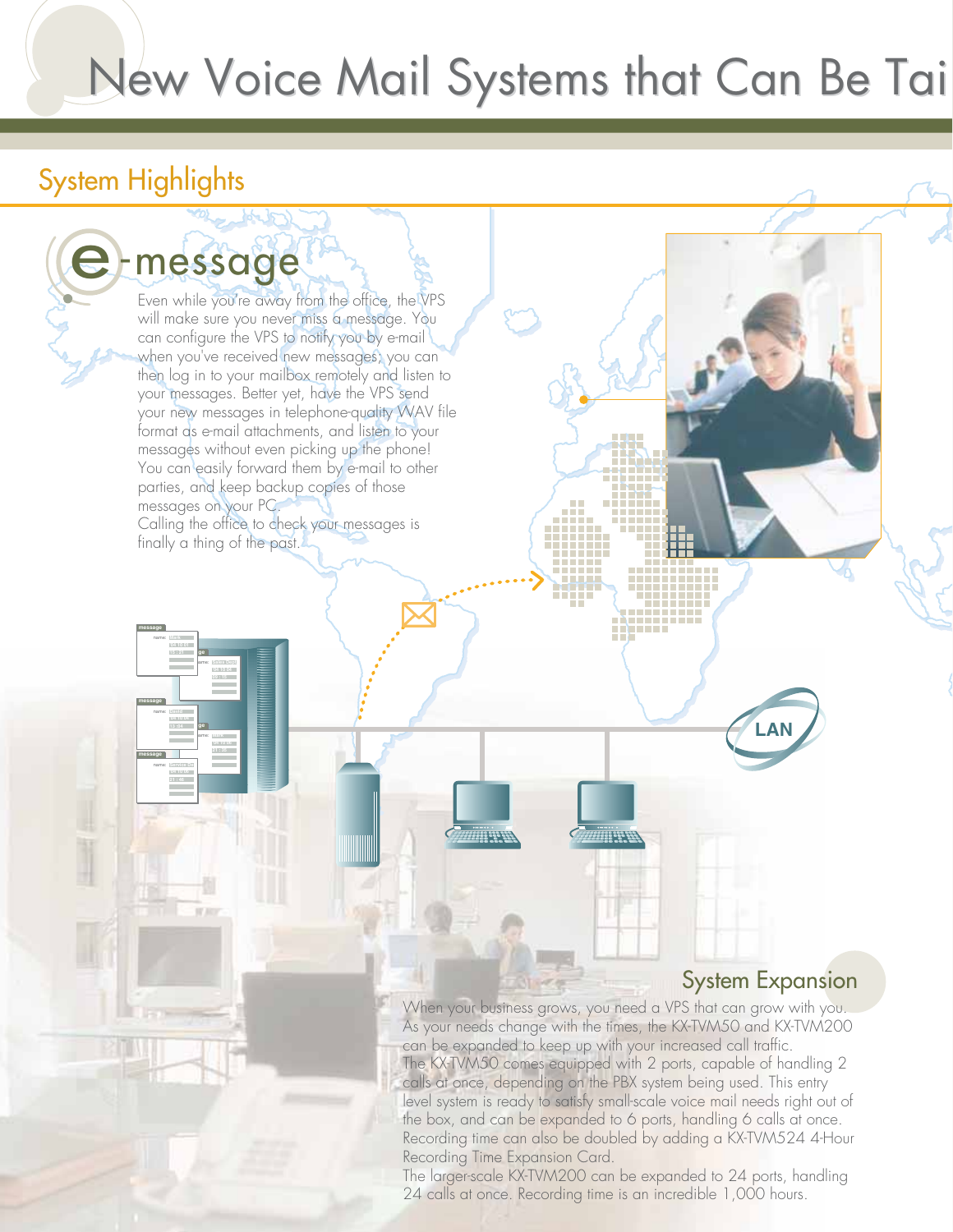# lored to Your Needs

## Voice Mail (VM) Menu on the LCD

For easier operation, Voice Mail menus and the number of new messages received can be displayed on the LCD screens of Proprietary Telephones. Users can retrieve messages or specify parameters.

### Custom Service



For information on new products, press 1. For technical support, press 2. For information on training courses, press 3. To send us a fax, press 4.

Using Custom Service, you can give callers 1-digit access to department extensions, special announcements, and other information. The caller listens to the first Custom Service Menu, then selects from the options available.

## Standard Functions

#### Voice Mail Service

The KX-TVM50 provides 64 password-protected mailboxes and the KX-TVM200 provides 1,024. When callers reach your mailbox, they can hear a personal greeting that you recorded (in any language you want) and then leave a message. You can also set the system to automatically forward messages to a back-up mailbox, if desired.

#### Automated Attendant Service

Answers incoming calls and routes the caller to the appropriate extension or department.

#### Interview Service

The KX-TVM50 and KX-TVM200 can provide a kind of "interview service." You can record up to 10 questions and set the system up so that when someone calls, he or she is sent to the question-and-answer mailbox. The system will ask the questions and then record the caller's answers. This is ideal for such uses as taking mail orders, screening job applicants, or conducting surveys.

## Useful Panasonic Functions

#### Caller ID Call Routing

This feature automatically sends calls from pre-assigned Caller ID numbers, ("wild card" digits can be used) to a designated mailbox, extension, or Custom Service. Routing can help your company provide better service in countless ways. For example, when an important customer rings, you can forward his call directly to your company's key contact. Have calls from your client in Montreal forwarded to a mailbox with a greeting message in French. Or have calls from family members or friends sent to a private Custom Service menu just for them. You can even use Message Waiting Notification to call your beeper or mobile phone when someone has called and left a message in your mailbox.

#### Caller Name Announcement

Now, you don't even have to look at your phone to identify certain callers. With this feature, you can store pre-recorded audio messages that will be played through the telephone's handset, matching a Caller ID number that is programmed with a pre-recorded message.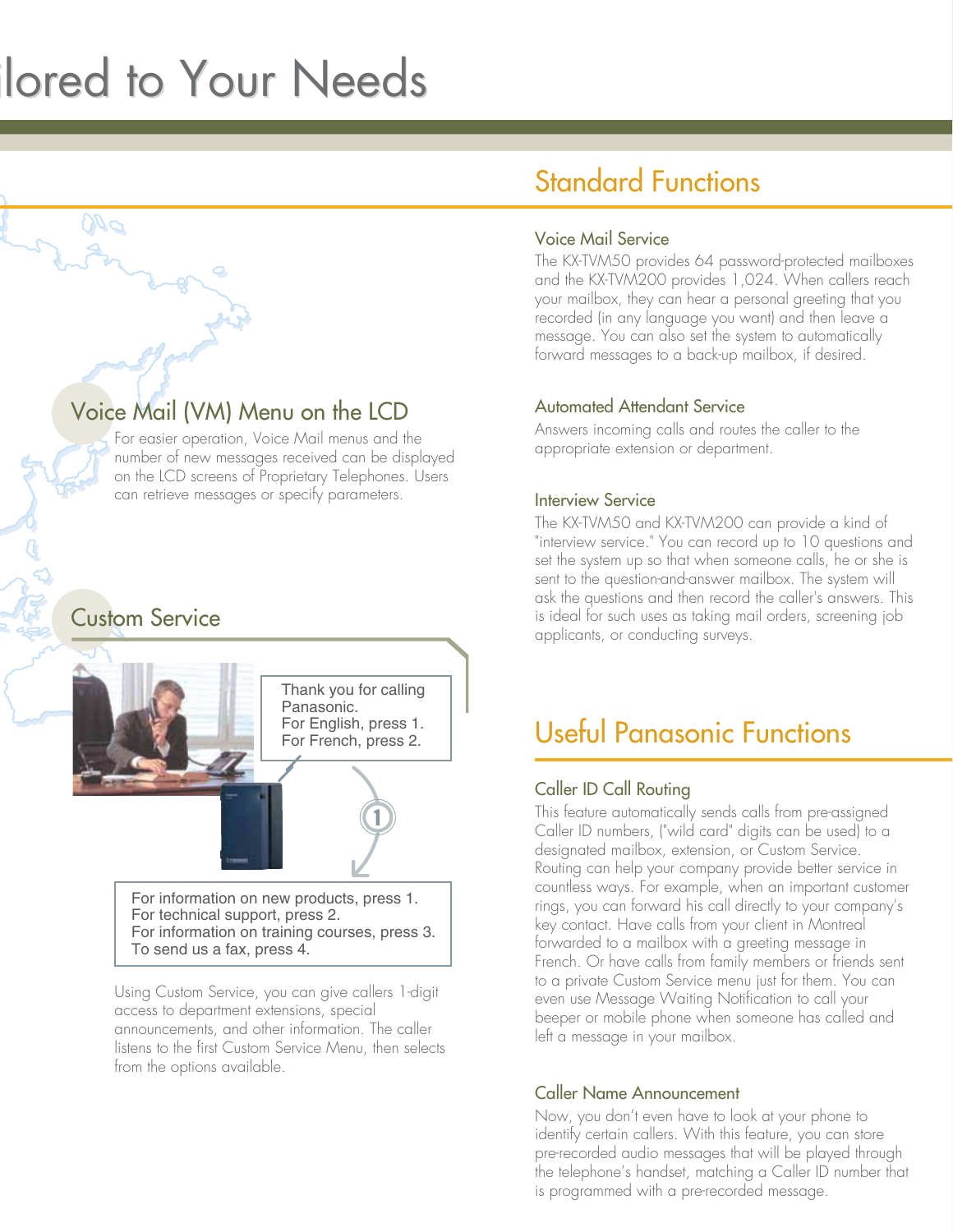#### Message Waiting Notification

This feature tells you when a caller has left a message in your mailbox. It can notify you in any of three ways: by lighting the "message waiting" lamp on your telephone; by sending a message to your beeper, either telling you to call your mailbox or actually providing the caller's number; or by calling you at a telephone number you specified in advance.

#### Multilingual Voice Prompts

You can program multilingual voice prompts. The opening greeting can be set to let the caller choose a language, and you can even program different incoming phone lines to be answered in different languages. It's a great feature for global businesses.

#### Direct Mailbox Access

Mailbox owners can retrieve new messages simply by calling from your extension or pre-registered telephone number. No confusing log-in codes are required.

#### Automatic Message Forward / Copy Message

If messages have not been "picked up" after a specified period of time, the system can be programmed to automatically move or copy the message to another mailbox.

#### Holiday Service

The system can play special greetings for holidays and special service settings can be programmed.

#### Playback Volume / Speed Control

Subscribers can change playback volume or speed while listening to messages.

#### Fax Detection

When a port receives a fax call and CNG tones are detected, the system will automatically transfer the call to the designated fax extension.

#### Personal Greeting for Caller ID

Each subscriber can record up to four different personal greetings and designate up to eight Caller ID numbers to be directed to each greeting. For example, you could create one greeting message in French, and designate eight French customers. If any of them call while you're away from your desk, they will automatically be sent to the mailbox with the French message.

#### Intercom Paging

Notifies you of an incoming call, even if your extension is unanswered. The system will put the caller on hold, and use an internal or external paging function to announce, "I have a call for…" You can answer the call from anywhere in your facility by dialing a pick-up code from any system phone.

#### Live Call Screening

This lets you monitor incoming messages and decide whether to answer the phone or let the caller leave a message. It's like having a telephone answering machine right at your desk.

#### Two-Way Recording

This allows a subscriber to record a conversation (both the caller's words and the subscriber's own words) in his or her mailbox. Simply press the Two-Way Record key.

#### Two-Way Transfer

This allows the subscriber to record a conversation into another subscriber's mailbox. This is especially useful, for example, for companies that want their receptionists to personally record messages from callers.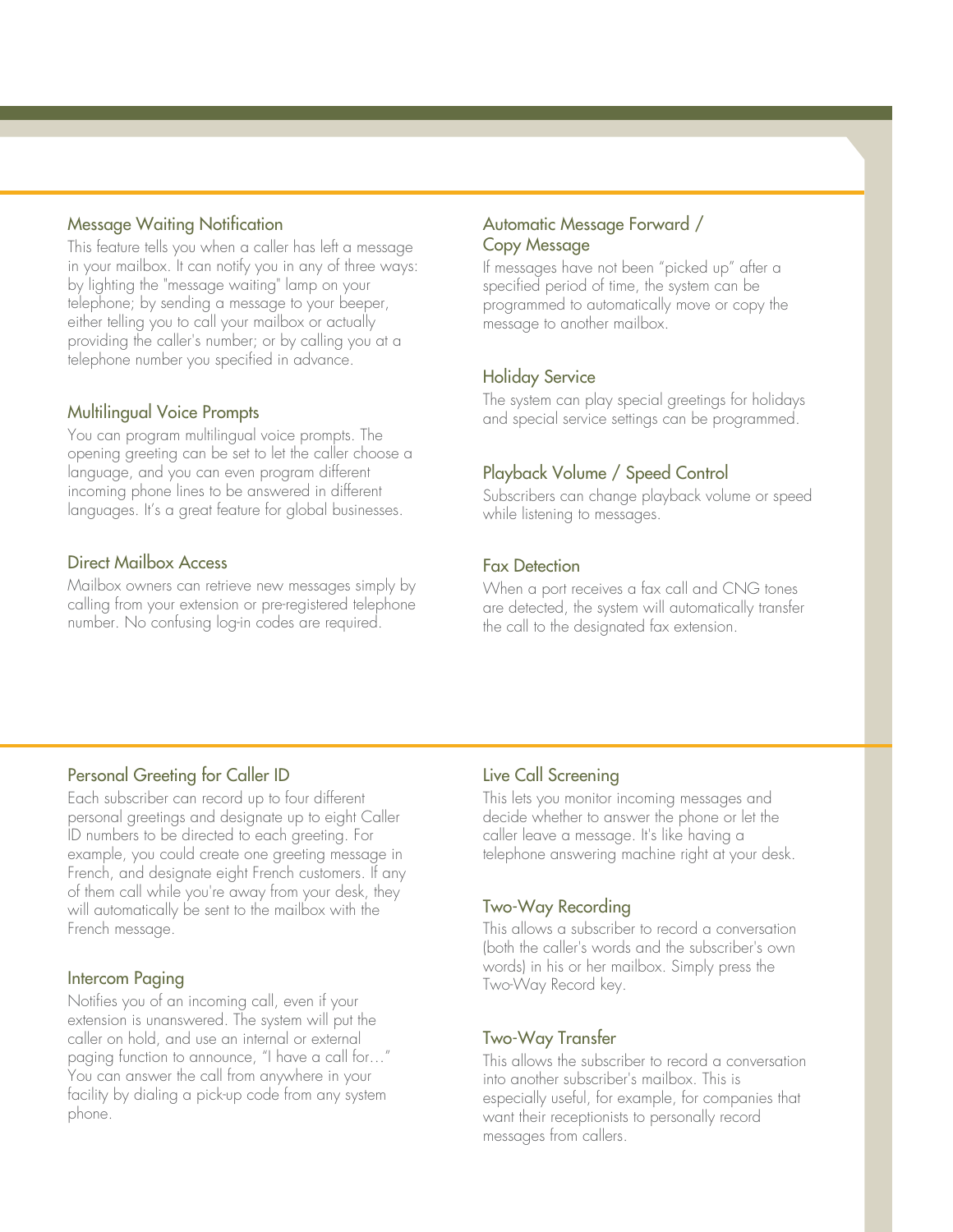# KX-TVM50/200 Features List

#### PBX Integration Features

- APT Integration (KX-TVM50 only)
- Auto Configuration\*
- DPT Integration
- Direct Mailbox Access\*
- Display the Number of New Messages on PT
- Inband Integration (KX-TVM50 only)
- Intercom Paging\*
- Live Call Screening\*
- Timed Reminder Setting
- Voice Mail Menu

#### Client Application

- Custom Service Builder
- Windows-based Administration

#### LAN Features

• E-mail Integration (e-message)

#### Subscriber's Features

- Auto Play Message
- Auto Receipt
- Bookmark
- Call Transfer Status
- Caller ID Screening\*
- Caller Name Announcement – Personal\*
- Covering Extension
- Deleted Messages Recovery
- External Message Delivery List
- External Message Delivery Service
- Group Distribution List – Personal
- Incomplete Call Handling Service
- Mailbox Capacity Warning
- Message Delivery, Internal
- Message Reception Mode
- Message Transfer
- Message Waiting Notification – Lamp/Phone or Beeper
- Multilingual Voice Prompts
- Password Protection for Subscribers
- Personal Greeting for Caller ID\*
- Personal Greetings
- Play Message Envelope
- Playback Pause
- Playback Volume/Speed Control
- Private Message
- Reply to Message Sender
- Temporary Personal Greeting
- Urgent Message

#### System Features

- Alternate Extension Group
- Announcement on Hold
- Auto Forwarding
- Automated Attendant Service
- Backup and Restore Messages in Mailboxes
- Broadcasting Messages (System Manager Only)
- Busy Coverage Mode
- Call Hold
- Call Routing (Caller ID/Direct Inward Dialing/Personal Identification Number)\*
- Call Services
- Callback Number Entry
- Caller Name Announcement over Intercom Paging
- Caller Name Announcement – System\*
- Calling a Wireless Beeper
- Class of Service (64 levels)
- Custom Service
- Day Service
- Daylight Saving Time (auto switching)
- Dialing by Name
- Extension Group
- Fax Management
- Fax Transfer, Automatic
- General Delivery Mailbox
- Group Distribution List
- System
- Holiday Service
- Incoming Call Services
	- Custom Service, Automated Attendant Service,
	- Voice Mail Service, Interview Service,
- Interview Service
- Logical Extension (All Calls Transfer to Mailbox)
- Mailbox
- Multilingual Voice Prompts
- Name Entry Parameters
- Night Service
- No Answer Coverage Mode
- On Hold Announcement Menu
- Operator Service
- Outgoing Call Services – Message Waiting Notification, External Message Delivery
- PIN Call Routing
- Play Owner's Name during Transfer
- Play System Prompt After Personal Greetings
- Rotary Telephone Service
- Service Access Commands
- Special Feature Authorization
- System Clock
- System Prompt/Multi Language
- Time and Date Stamp
- Voice Mail Service

#### System Administration Features

DPT: Digital Proprietary Telephone SLT: Single Line Telephone

• Auto Configuration\*

APT: Analogue Proprietary **Telephone** 

- System Reports
- \* APT/DPT Only